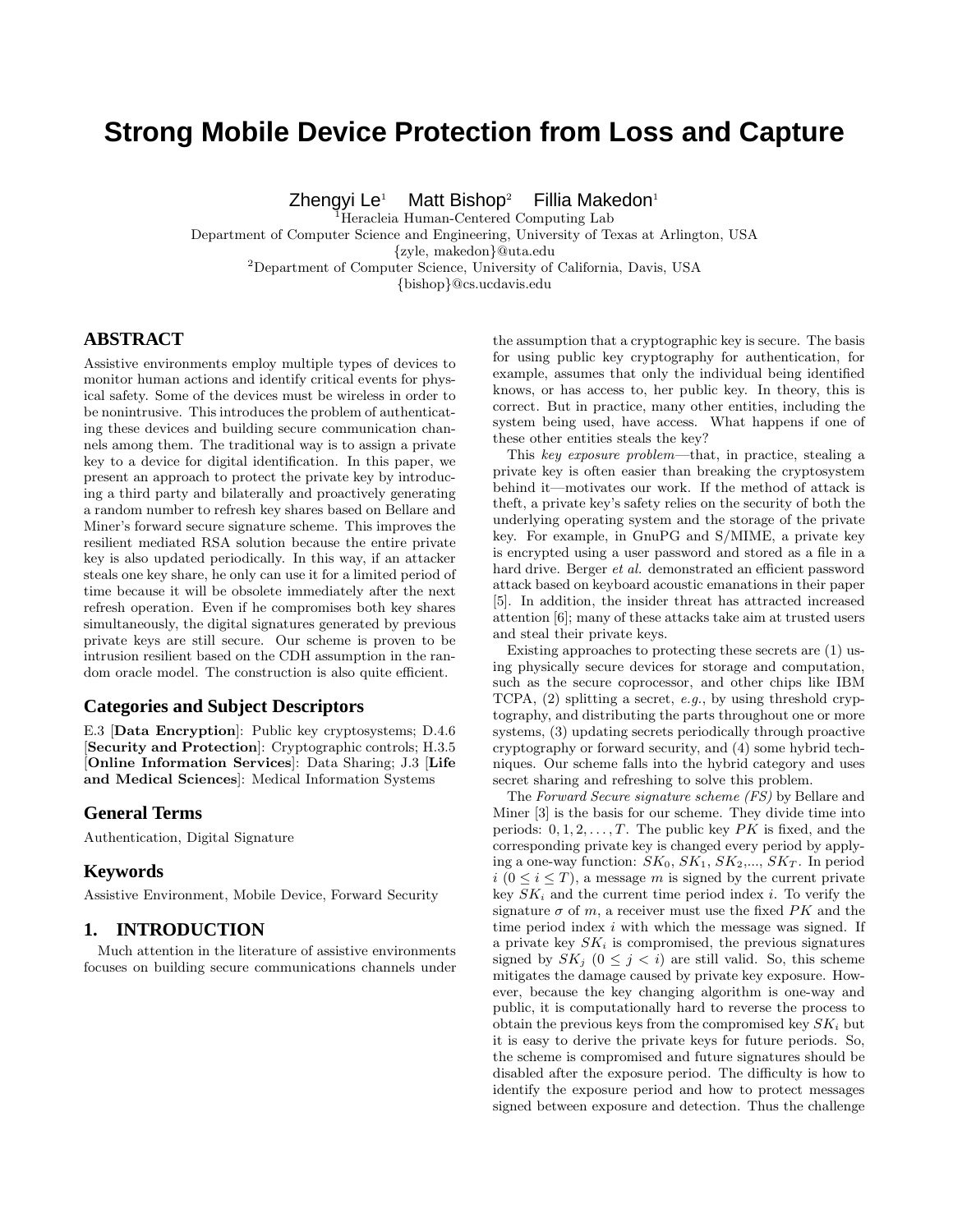is whether there is a method to recover the security in time when an intrusion succeeds.

This paper suggests a solution, the Intrusion-Resilient Two-Party Signature scheme (I2S), that protects the FS private keys against the above problem. A semi-trusted third party, called base (possibly a portable physical device or a server), stores a partial secret and generates partial signatures. This is actually a 2-out-of-2 variant of an existing threshold forward secure signature scheme [1]. However, in order to provide the intrusion resilient property, we interactively refresh the key shares with the help of bilateral random number generation. This prevents eavesdropping and spoofing: after refresh, the compromised key share immediately becomes invalid and the refreshed key share remains secure. In addition, because we preserve the forward secure property—each key share is updated periodically, so an attacker cannot derive the previous key shares from the exposed one—exposure of the current key share will not compromise past or future secrets. This improves the resilient mediated RSA solution [22]. If an attacker succeeds in stealing the user's share, he can impersonate the user only for a limited time before the next key refresh.

The next section, section 2 presents related work. The function definitions and the security models for our I2S scheme are described in Section 3. Section 4 gives the I2S algorithms. In Section 5 we prove that I2S is forward secure and intrusion resilient. Section 6 discuss other benefits, such as fast revocation and server witness, the selection of refresh frequency, and promising applications.

#### **2. RELATED WORK**

Forward security (FS) means that a compromise of the current private key does not enable an attacker to forge signatures pertaining to the past. The goal of forward security is to mitigate the damage caused by the exposure of a secret. After the first practical scheme was introduced [3], many improvements and derivative FS schemes have been published (e.g., [2, 17, 19, 20, 10, 4, 8]). The problem is that a user controls the entire private key, so the compromise of the current secret will disable the future use of the system. Furthermore, the revocation mechanism is still necessary for the FS schemes when exposure happens. So, this approach does not alleviate the burden of public key management.

A desired property might be to provide both forward security and backward security. Burmester first formally called this property Strong Forward Security (SFS) [9]. One current approach to providing SFS is to use a new public/private key pair for each period [9]. In this method, the public key also needs to be updated. This introduces an additional cost of issuing and revoking public keys that grows with the update frequency. In order to guarantee security, the key pairs must be updated frequently, which makes the cost problematic. Another approach is to use threshold cryptography, and distribute the secret among multiple trusted agents or servers. Updating the private key is then a distributed process that requires collaboration from all existing participants [28, 1]. However, once an attacker compromises a key share, he can impersonate that share holder until the public key expires or this intrusion is detected. A third approach to SFS is key insulation, which uses a physically secure device to store a master key. In this method, a private key update cannot be performed without the help of the master key

[12, 13]. This technology is not likely to be adopted soon in practical settings due to concerns about efficiency.

Proactive cryptography is another approach to protecting secrets. Key shares in each party are refreshed periodically, but the entire private key is unchanged during the life time of the public key, as for example in [15], [26], and [24]. A proactive cryptosystem remains secure as long as the adversary does not corrupt more than t parties in each time period. The shares of corrupted parties become useless when time enters the next time period. The advantage of this method is that an adversary has only a short period of time to break into any t out of the n servers, while in the long-lived threshold systems the adversary has a long time to break into any t servers. This is the case even if the adversary obtained any  $t'(t' < t)$  shares in the past time periods that are invalid in the new time periods. Thus, the proactive mechanism enhances the security of the threshold scheme.

The notion of *intrusion resilient security* combines the features of forward, key-insulated and proactive security paradigms. Ikis and Reyzin proposed the first intrusion resilient signature in [18]. Soon after, Itkis gave a generic construction of intrusion signatures without random oracles [16]. Like keyinsulated schemes, they involve a device to store a master secret. This device, called a *base*, is assumed to be physically secure. A user holds the entire private key and is able to update it independently, whereas the key refresh operation needs the base to send the user a partial secret. Libert et. al. [23] proposed another signature construction based on Water's signature scheme [27], a hierarchical key derivation technique [7], and a generic conversion method [11].

#### **3. SECURITY MODEL**

Our definitions are based on forward security [3] and its signer-base follow-up [18]. Its differences from the previous related work are as follows. First, this is a two-party signature scheme, so signing a message needs the collaboration of both parties; in [3] and [18], a user holds the entire private key so he can sign by himself. Secondly, a user or the base can perform periodic key share updates independently but synchronously ; but in [18], the user needs a secret update message from the base. Third, our new method allows key share refreshes to be performed during an arbitrary period. A compromised secret will become useless after a refresh and the system remains safe. This is a desirable feature that [3] cannot provide.

#### **3.1 Functional Definition**

Here we give the functional definition of the components of the systems. A public key, denoted  $PK$ , remains the same during the lifetime of its certificate. The corresponding private key is composed of two shares,  $SKB_{0,0}$  and  $SKU_{0,0}$ , held by the base and the user respectively. The life time is divided into  $T$  periods. At the end of each period,  $e.g.,$ t where  $0 \leq t < T$ , the base and the user independently update their shares,  $SKB_{t,r}$  to  $SKB_{t+1,0}$  and  $SKU_{t,r}$  to  $SKU_{t+1,0}$ , where r is the number of times the share has been refreshed since the last update. After every signing operation (which could happen at any time), the user and the base interactively refresh both shares, so  $SKB_{t,r}$  is changed to  $SKB_{t,r+1}$  and  $SKU_{t,r}$  to  $SKU_{t,r+1}$ .

DEFINITION 3.1.1. An intrusion-resilient two-party signature scheme is an octuple of probabilistic polynomial-time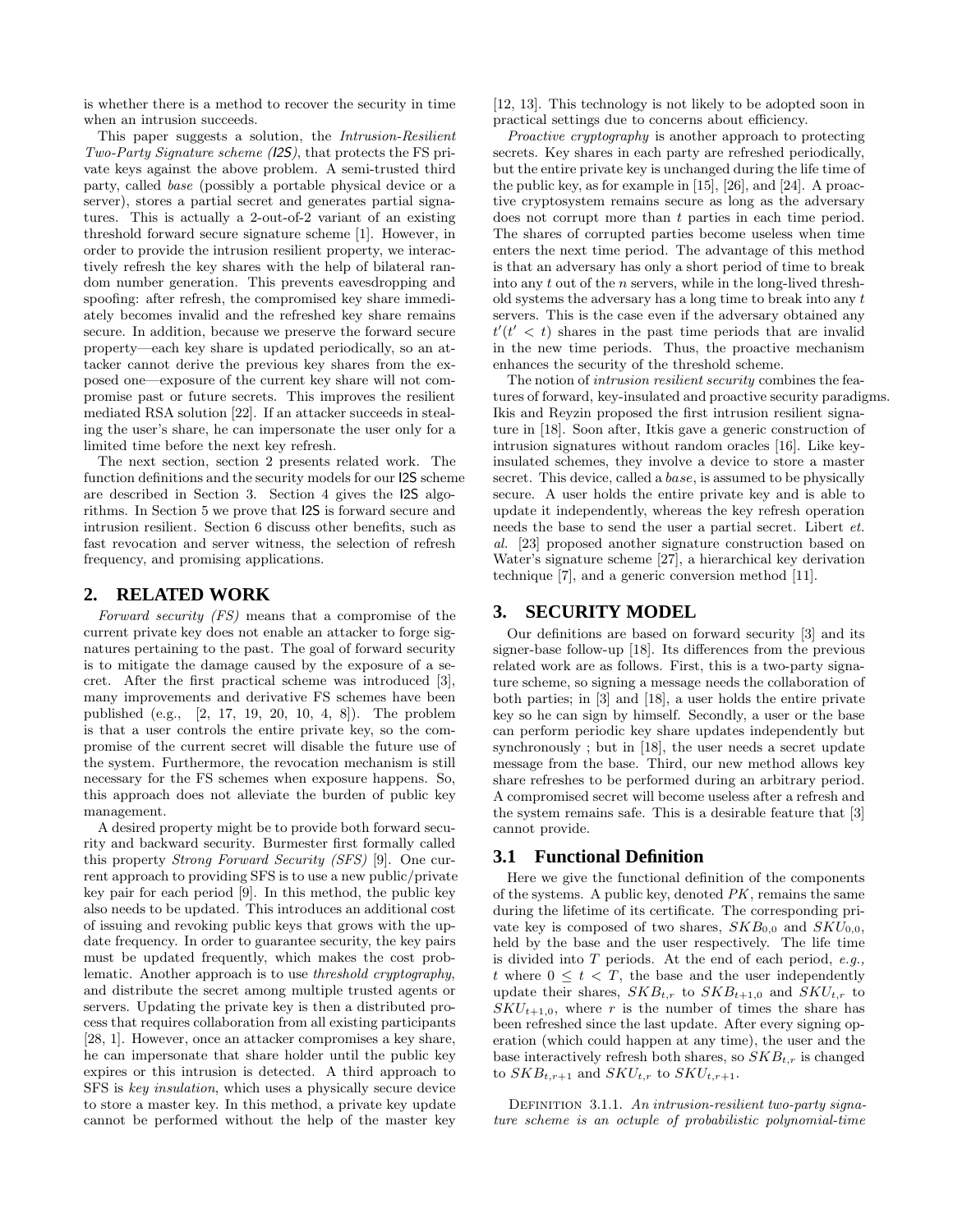(PPT ) algorithms (Gen, BS.Sgn, UR.Sgn, V rf, BS.U pd,  $UR.Upd, BSAfs, UR.Rfs$ ):

1. Gen, the key generation algorithm.

**In:** security parameters and the total number  $T$  of time periods

**Out:** the public key  $PK$ , the initial user private key  $SKU_{0,0}$ , and the initial base private key  $SKB_{0,0}$ 

2. BS.Sgn, the base signing algorithm.

**In:** current base key  $SKB_{t,r}$ , and message m **Out:** partial signature  $\langle t, z_1 \rangle$  on message m for time period t

3. UR.Sgn, the user signing algorithm.

**In:** current user key  $SKU_{t,r}$ , and message m

**Out:** entire signature  $\langle t, \sigma \rangle$  on m for time period t

4. V rf, the verifying algorithm.

**In:** message m, signature  $\langle t, \sigma \rangle$ , and the public key  $PK$ 

Out: "valid" or "invalid"

5. BS.U pd, the base update algorithm.

**In:** current base key  $SKB_{t,r}$ 

**Out:** new base key  $SKB_{t+1,0}$ 

6. UR.U pd, the user update algorithm.

**In:** current user key  $SKU_{t,r}$ 

**Out:** new user key  $SKU_{t+1,0}$ 

7. BS.Rfs, the base refresh algorithm. **In:** current base key  $SKB_{t,r}$ ,  $\langle h_2, v_2 \rangle$  and later  $g^b$ from the user

**Out:** new base key  $SKB_{t,r+1}$ 

8. UR.Rfs, the user refresh algorithm.

**In:** current user key  $SKU_{t,r}$ ,  $\langle h_1, v_1 \rangle$ , and later  $g^a$ from the base

**Out:** new user key  $SKU_{t,r+1}$ 

Note that when a message  $m$  needs a signature, both parties generate partial signatures  $z_1$  and  $z_2$  and then the user combines them together to make a complete signature,  $\sigma$ . Signature verifiers must be aware of the updates because they need the correct period index  $i$  as input to verify a signature while the refreshes are transparent to them.

## **3.2 Security Definition**

We assume the number of times the key shares are refreshed in period  $t$  is  $R$ . Actually,  $R$  need be neither given or fixed; it is used only for notational convenience. We follow the notations in [18] and [3] to define security. Let  $\mathcal{F}$ , the adversary, be a  $\mathcal{PPT}$  oracle Turing machine with the following oracles:

- $\bullet$  *Osig*, the signing oracle, which
	- 1. on input  $(m, t)$  for  $0 \le t \le T$  outputs  $\sigma$ .
- 2. on input  $({}^\omega b^\nu, m, t.r)$  for  $0 \le t \le T, 1 \le r \le R$ outputs  $z_1$ :
- 3. on input  $({}^\omega u^v, m, t.r)$  for  $0 \le t \le T, 1 \le r \le R$ outputs z2.
- Osec, the secret exposure oracle, which
	- 1. on input  $({}^\omega b^\nu, t.r)$  for  $1 \leq t \leq T, 1 \leq r \leq R$ outputs  $SKB_{t,r}$ ;
	- 2. on input  $({}^{\omega}u^{\nu}, t.r)$  for  $1 \leq t \leq T, 1 \leq r \leq R$ outputs  $SKU_{t,r}$ ;
	- 3. on input  $({}^\omega rfs^\nu, t.r)$  for  $1 \leq t \leq T, 1 \leq r \leq R$ output  $\gamma$ .

First, a restricted adversary  $\mathcal{F}_1$  is defined. She asks only legal queries of Osig for the current period and she is able to choose a point of time  $j, r$  to break the key share of one party. Then she will try to forge signatures using  $SKU_{i,a}$ for some  $a > r$ , and succeed if the signature is valid and the message is new. The following experiment captures the adversary's functionality.

Experiment Run-Intrusion( $\mathcal{F}_1, k, l, T$ ) Select  $H: \{0,1\}^* \to \{0,1\}^l$  at random;  $Gen(k, l, T);$ Choose an exposure point j.r by  $\mathcal{F}_1$  to Osec;  $(m, j, \sigma) \leftarrow \mathcal{F}_1^{H, Osec}(\text{force});$ If  $Vrf(m, j, \sigma) = valid$  and  $j.a > j.r$ and  $(m, j.a)$  was not queried by  $\mathcal{F}_1$  to  $Osig$ then return 1 else return 0

In order to define the security against the above adversary, a security function called  $Succ<sup>ir</sup>$  was introduced in [3]. The **Succ**<sup>ir</sup>( $|2\mathsf{S}[k,l,T], \mathcal{F}_1$ ) is defined the probability that the above adversary who knows one key share succeeds in forging signatures belonging to other periods. Then, the value of the insecurity function is defined to be the maximum probability of success over all PPT adversaries. We say that our scheme is secure if the success probability of any PPT adversary is negligible.

DEFINITION 3.2.1. Let  $|2S[k, l, T]|$  be our intrusion-resilient two-party signature scheme with security parameter k, hash function output length l, and number of time periods T. For adversary  $\mathcal{F}_1$ , define the adversary success function as

$$
\begin{array}{c}\n\textbf{Succ}^{\text{ir}}(12S[k,l,T], \mathcal{F}_1) \\
\stackrel{def}{=} \Pr\left[\text{Run} - \text{Intrusion}(\mathcal{F}_1, k, l, T) = 1\right].\n\end{array} \tag{1}
$$

Then, the insecurity function  $\text{InSec}^{\text{ir}}(12S[k, l, T]; \tau, q_{sig}, q_{hash})$ was the maximum of  $\text{Succ}^{\text{ir}}(\mathcal{F}_1, 12\text{S}[k, l, T])$  over all adaptive adversaries  $\mathcal{F}_1$  that run in time at most  $\tau$  and ask at most  $q_{sig}$  queries.

$$
\mathbf{InSec}^{\text{ir}}(\text{12S}[k,l,T];\tau,q_{sig},q_{hash})
$$
  
= max $\tau_1$  {Succ}^{\text{ir}}(\mathcal{F}\_1,\text{12S}[k,l,T]). \t(2)

Finally,  $|2S[k, l, T]|$  is intrusion resilient if

$$
\mathbf{InSec}^{\text{ir}}(\text{12S}[k,l,T];\tau,q_{sig},q_{hash}) < \epsilon_1. \tag{3}
$$

where  $\epsilon_1$  is negligible.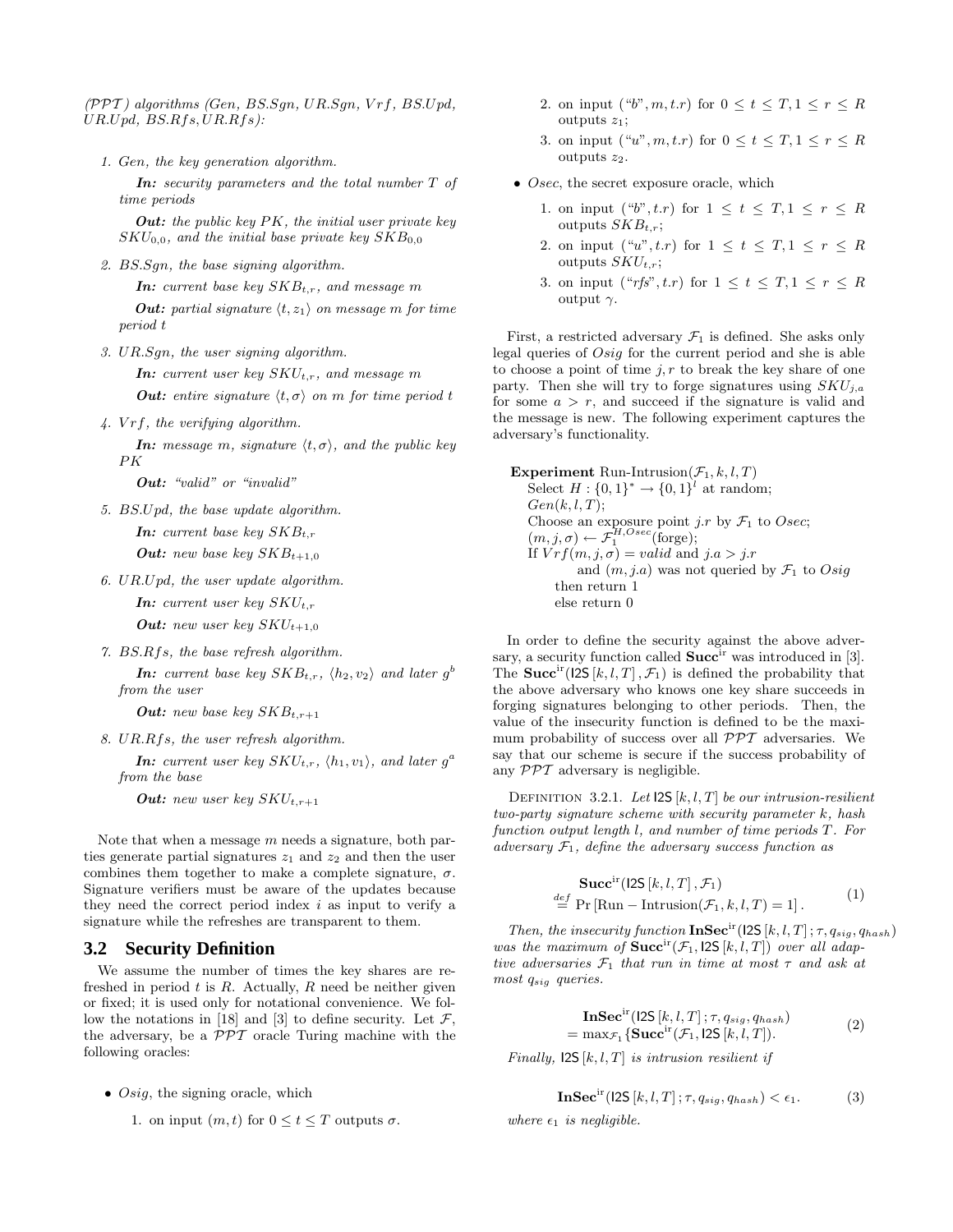Next, a stronger adversary  $\mathcal{F}_2$  was defined and it also follows the definition in [3]. The adversary is allowed a chosenmessage attack (cma) before she breaks into both parties simultaneously. After the break-in, she cannot access  $Osiq$ again and will try to forge a signature belonging to a previous time period. The adversary's functionality is described by the following experiment.

Experiment Run-Forge $(\mathcal{F}_2, k, l, T)$ Select  $H: \{0,1\}^* \to \{0,1\}^l$  at random;  $Gen(k, l, T);$ Repeat mount attacks by  $\mathcal{F}_2^{H, Osig}(\text{cma})$ ; Until the exposure time point  $j, r$ ;  $(m, b, \sigma) \leftarrow \mathcal{F}_2^{H, Osec}(\text{forge});$ If  $Vrf(m, b, \sigma) = valid$  and  $b < j$ and  $(m, b)$  was not queried by  $\mathcal{F}_2$  to  $Osig$ then return 1 else return 0

The corresponding adversary success function and system insecurity function are as follows:

DEFINITION 3.2.2. The adversary success function is

$$
\begin{aligned} \mathbf{Succ}^{\text{fs}}\left(\text{12S}[k,l,T],\mathcal{F}_2\right) \\ \stackrel{def}{=} \Pr\left[\text{Run} - \text{Forge}(\mathcal{F}_2, k,l,T) = 1\right]. \end{aligned} \tag{4}
$$

and the insecurity function is

$$
\mathbf{InSec}^{\text{fs}}(\text{12S}[k,l,T];\tau,q_{sig},q_{hash})
$$
  
= 
$$
\max_{\mathcal{F}_2} \{ \mathbf{Succ}^{\text{fs}}(\mathcal{F}_2, \text{12S}[k,l,T]).
$$
 (5)

Finally,  $|2S[k, l, T]|$  is forward secure if

$$
\mathbf{InSec}^{\text{fs}}(\text{12S}[k,l,T];\tau,q_{sig},q_{hash}) < \epsilon_2. \tag{6}
$$

where  $\epsilon_2$  is negligible.

# **4. INTRUSION-RESILIENT TWO-PARTY SIGNATURE SCHEME**

This section first describes our main scheme I2S and then specifies its basic property: validity. Its security will be analyzed in the next section.

I2S is based on the first practical forward secure signature scheme [3] (which we refer to as FSS), which in turn is based on the Fiat-Shamir [14] and Ong-Schnorr [25] identification and signature schemes. Intuitively, I2S first uses multiplicative secret sharing to extend FSS to a two-party paradigm, then a random number negotiation is introduced to refresh the key shares. In order to protect our system against random number spoofing, the user and the base use the Diffie-Hellman (DH) algorithm with bit commitment to collaboratively determine a new secret.

In the system setup phase (Algorithm 1) two distinct primes p and q that are congruent to 3 mod 4 are chosen at random. Their product  $N$ , called the Blum-Williams integer, serves as the modulus. A user's key share is a random series  $x_{1,0.0}, x_{2,0.0},..., x_{l,0.0}$  in  $\mathbb{Z}_N^*$ , and likewise for a base's key share  $y_{1,0.0}, y_{2,0.0}, \ldots, y_{l,0.0}$ . The public key contains the modulus  $N$ , the total number of time periods  $T$ , and a series  $u_1, u_2, \ldots, u_l$ . Each  $u_i$  is generated by raising the product of  $x_{i,0}$  and  $y_{i,0}$  to the power of  $2^{T+1}$ .

When there is a request to sign a message in time period  $j$ , the user and the base each generate a random number,  $r_1$  and  $r_2$  respectively, in  $\mathbb{Z}_N^*$ , raise them to the power of  $2^{T+1-j}$ , and then exchange the results. The user multiplies the two values to get  $w$  and inserts  $w$  as a component of the final signature to commit it.  $H: \{0,1\}^* \to \{0,1\}^l$  is a public hash function that generates the *l*-bit series  $c_1c_2...c_l$ from inputs  $j, w$  and  $m$ . The user raises every unit of his key share  $x_{i,j,r}$  to the power of  $c_i$  and multiplies all of them with the  $r_1$  value she previously committed in w to get a partial signature  $z_1$ . The base does the same. Then the two parties exchange their results and the user generates z by multiplying  $z_1$  and  $z_2$  as another component of the final signature  $\sigma$ . Refer to Algorithm 2.1 and 2.2 for details.

When a verifier wants to verify a signature generated in period j, she re-extracts  $c_1c_2...c_l$  from j, w and m, and raises every unit of the public key  $u_i$  to the power of  $c_i$ . Let  $\tau$  refer to the product of all of them and w. If z is the  $2^{T+1-j}$ -th root of  $\tau$ , it is a valid signature. Algorithm 3 provides the details.

Fig. 2 gives algorithms for updating and refreshing. Key updates are executed at the end of every time period. Each share holder simply squares every unit of its key share and increases the current period index by one. Key refreshes are required to be executed immediately following each key update and signing operation. Note that key updates are periodic while signing could happen at any time and with no time limits. Both parties use the DH number  $g^{ab}$  as the new secret to refresh two key shares. Prior to this, the base hashes  $g^a$  and a random number  $v_1$  to get  $h_1$ , which functions as the commitments for  $g^a$ ; likewise, the user obtains  $h_2$ . One party multiplies her share by the new secret number and the other party multiplies her share by the inverse of that number in the multiplicative group of integers modulo  $\hat{p}$ . The Extended Euclidean Algorithm can take  $\gamma$  and  $\hat{p}$  as inputs to calculate  $\gamma^{-1}$  mod  $\hat{p}$ .

The following proposition proves the validity of genuine signatures.

PROPOSITION 4.0.3. Let  $PK = (N, T, u_1, \ldots, u_l)$ ,  $SKB_{0,0}$  $=(N, T, x_{1,0.0}, ..., x_{l,0.0}),$  and  $SKU_{0,0} = (N, T, y_{1,0.0}, ..., y_{l,0.0})$ be keys generated by the key generation algorithm,  $Gen(k, l, T)$ . Let  $\sigma = \langle j, (w, z) \rangle$  be an output of signing algorithm  $UR.Sgn(m, j, SKU_{j,r})$ . Then  $Vrf(m, j, \sigma, PK) = 1$ .

PROOF.  
\n
$$
z^{2^{T+1-j}} \text{(mod } N)
$$
\n
$$
= (z_1 z_2)^{2^{T+1-j}}
$$
\n
$$
= (r_1 \Pi_{i=1}^l (x_{i,j,r})^{c_i} \cdot r_2 \Pi_{i=1}^l (y_{i,j,r})^{c_i})^{2^{T+1-j}}
$$
\n
$$
= r_1^{2^{T+1-j}} \cdot r_2^{2^{T+1-j}} \cdot \Pi_{i=1}^l (x_{i,j,r} \cdot y_{i,j,r})^{c_i \cdot 2^{T+1-j}} \qquad (7)
$$
\n
$$
= w_1 w_2 \Pi_{i=1}^l ((x_{i,j-1} \cdot \gamma \cdot y_{i,j-1} \cdot \gamma^{-1})^{2^{T+1-j}})^{c_i}
$$
\n
$$
= w \Pi_{i=1}^l (x_{i,0.0}^{2^j} \cdot y_{i,0.0}^{2^{T+1-j}})^{c_i}
$$
\n
$$
= w \Pi_{i=1}^l u_i^{c_i}
$$

as desired.  $\square$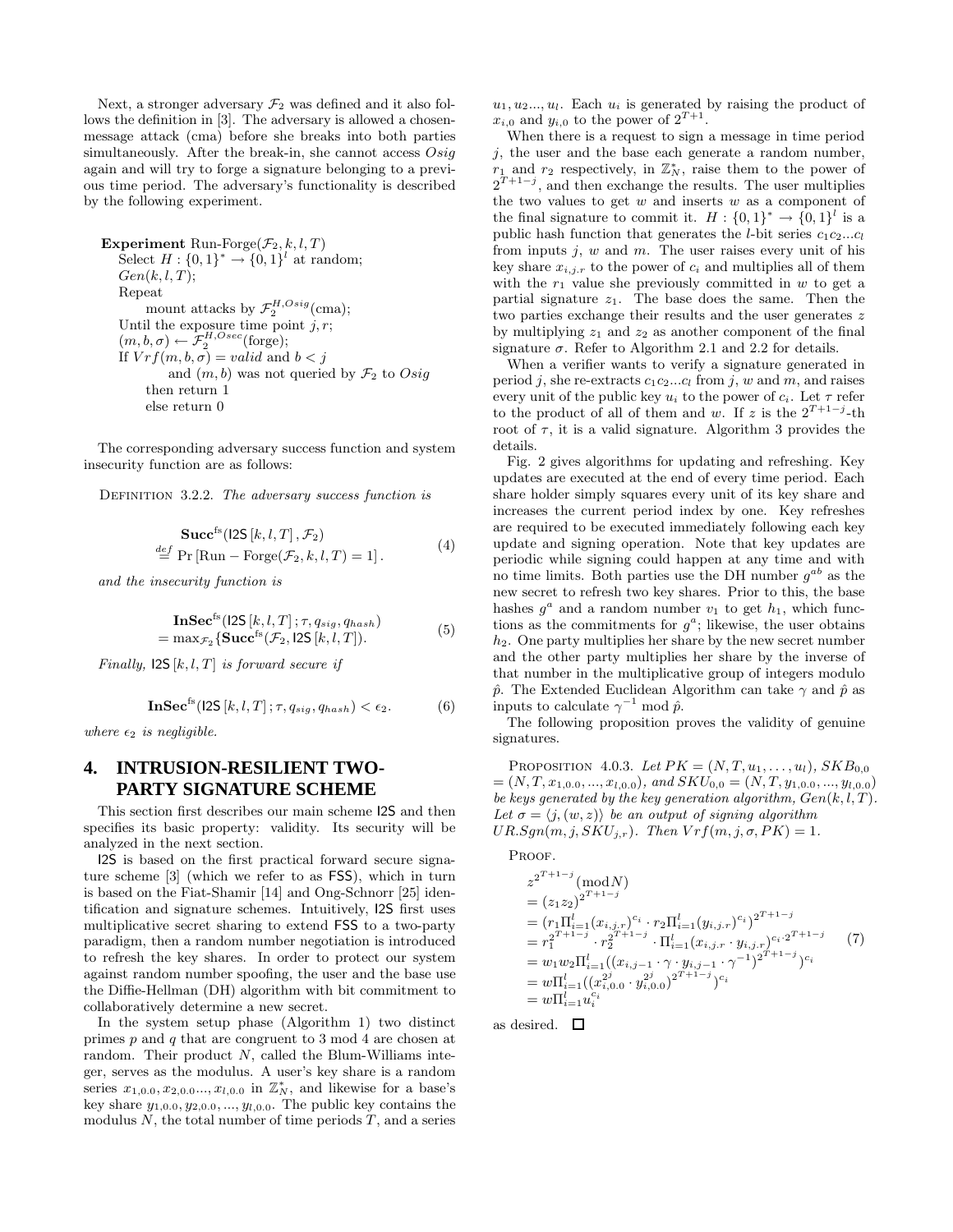| 1. Algorithm: $Gen(k, l, T)$                                               |                                                                      |  |
|----------------------------------------------------------------------------|----------------------------------------------------------------------|--|
| $p, q \leftarrow k/2$ bit random prime, such that $p, q \equiv 3 \mod 4$ ; |                                                                      |  |
| $N \leftarrow pq$                                                          |                                                                      |  |
| for $i = 1$ to l do                                                        |                                                                      |  |
| $x_{i,0.0} \stackrel{R}{\leftarrow} \mathbb{Z}_N^*$                        |                                                                      |  |
|                                                                            |                                                                      |  |
| $y_{i,0,0} \stackrel{R}{\leftarrow} \mathbb{Z}_N^*$                        |                                                                      |  |
| $u_i \leftarrow (x_{i,0.0} \cdot y_{i,0.0})^{2^{T+1}} \mod N$              |                                                                      |  |
| end for                                                                    |                                                                      |  |
| $SKU_{0.0} \leftarrow (N, T, 0, x_{1.0.0}, , x_{l.0.0});$                  |                                                                      |  |
| $SKB_{0,0} \leftarrow (N, T, 0, y_{1,0.0}, , y_{l,0.0});$                  |                                                                      |  |
| $PK \leftarrow (N, T, u_1, , u_l);$                                        |                                                                      |  |
| return $\langle PK, SKB_{0.0}, SKU_{0.0} \rangle$                          |                                                                      |  |
|                                                                            |                                                                      |  |
| 2.1 Algorithm: $UR.Sgn(m, j, SKU_{i,r})$                                   | 2.2 Algorithm: $BS(Sgn(m, j, SKB_{i,r}))$                            |  |
| $r_1 \leftarrow_r \mathbb{Z}_N^*$                                          | $r_2 \leftarrow_r \mathbb{Z}_N^*$ ;                                  |  |
| $w_1 \leftarrow r_1^{2^{T+1-j}} \mod N;$                                   | $w_2 \leftarrow r_2^{2^{T+1-j}} \mod N;$                             |  |
| send $w_1$ ;                                                               | send $w_2$ :                                                         |  |
| receive $w_2$ ;                                                            | receive $w_1$ ;                                                      |  |
| $w \leftarrow w_1 w_2$                                                     | $w \leftarrow w_1w_2;$                                               |  |
| $c_1c_l \leftarrow H(j, w, m);$                                            | $c_1c_l \leftarrow H(j, w, m);$                                      |  |
|                                                                            |                                                                      |  |
| $z_1 \leftarrow r_1 \prod_{i=1}^l x_{i,j,r}^{c_i} \mod N;$                 | $z_2 \leftarrow r_2 \prod_{i=1}^{l} y_{i,j,r}^{c_i} \text{ mod } N;$ |  |
| receive $z_2$ :                                                            | send $z_2$ ;                                                         |  |
| $z \leftarrow z_1 z_2$ ;                                                   | return                                                               |  |
| $\sigma \leftarrow \langle j, (w, z) \rangle;$                             |                                                                      |  |
| return $\sigma$                                                            |                                                                      |  |
|                                                                            |                                                                      |  |
| 3. Algorithm: $Vrf(m, j, \sigma, PK)$                                      |                                                                      |  |
| $c_1c_l \leftarrow H(j, w, m);$                                            |                                                                      |  |
| $\tau = w \prod_{i=1}^{l} u_i^{c_i} \mod N;$                               |                                                                      |  |
| if $\tau = z^{2\overline{T}+1-\overline{j}}$ then                          |                                                                      |  |
| return <i>valid</i>                                                        |                                                                      |  |
| else                                                                       |                                                                      |  |
| return <i>invalid</i>                                                      |                                                                      |  |
| end if                                                                     |                                                                      |  |
|                                                                            |                                                                      |  |
|                                                                            |                                                                      |  |

Figure 1: Algorithm 1 - 3 of our I2S scheme

#### **5. SECURITY**

In this section, two assumptions are formally described in order to prove security.

## **5.1 Complexity Assumption**

Assumption 5.1.1. The Computational Diffie-Hellman  $(CDH)$  Assumption. Given a cyclic group G of order  $\hat{p}$  with a randomly-chosen generator g, on input  $(g, g^a, g^b)$  where a and b are random numbers chosen from  $\mathbb{Z}_{p}$ , for any PPT al $gorithm A that runs in time at most t, it is computationally$ infeasible for A to computes the value  $g^{ab}$ .

Assumption 5.1.2. The Factoring Assumption. Given two distinct randomly-chosen primes p and q, each k/2-bits long and congruent to 3 mod 4, it is computationally infeasible for a PPT algorithm to factor the product of p and q in time at most t.

As far as we know, the running time of the best known factoring algorithm is about  $2^{1.9k^{1/3}\lg(k)^{2/3}}$ [3].

## **5.2 Security Of Our Scheme**

THEOREM 5.2.1. Let  $|2S[k, l, T]|$  represent our intrusion--resilient two-party signature scheme with parameters a modulus of size  $k$ , a hash function output of length  $l$ , and a number of time periods T. Assuming that an adversary  $\mathcal{F}_1$  can break the scheme with probability  $\epsilon_1$ , there is an algorithm  $\mathcal{F}'$ that breaks the CDH assumption with probability  $\epsilon'$ , where

$$
\epsilon' \ge \epsilon_1 \frac{l}{2^l} \tag{8}
$$

Therefore,  $\textbf{InSec}^{\text{ir}}(2S[k, l, T]; \tau, q_{sig}, q_{hash}) \leq 2^l \epsilon'/l.$ 

| 4.1 Algorithm: $UR.Upd(SKU_{j-1,r})$                      | 4.2 Algorithm: $BS.Upd(SKB_{i-1,r})$                        |
|-----------------------------------------------------------|-------------------------------------------------------------|
| if $i < T + 1$ then                                       | if $i < T + 1$ then                                         |
| for $i = 1$ to l do                                       | for $i = 1$ to l do                                         |
| $x_{i,j,0} \leftarrow x_{i,j-1,r}^2 \mod N$               | $y_{i,j,0} \leftarrow y_{i,j-1,r}^2 \mod N$                 |
| end for                                                   | end for                                                     |
| $SKU_{i,0} \leftarrow (N, T, j, x_{1,i,0}, , x_{l,i,0}))$ | $SKB_{i,0} \leftarrow (N, T, j, y_{1,i,0}, , y_{l,i,0}))$   |
| end if                                                    | end if                                                      |
| return $SKU_{i,0}$                                        | return $SKB_{i,0}$                                          |
|                                                           |                                                             |
| 5.1 Algorithm: $UR.Rfs(SKU_{i,r-1})$                      | 5.2 Algorithm: $BS. Rfs(SKB_{i,r-1})$                       |
| if $i < T + 1$ then                                       | if $i < T + 1$ then                                         |
| $a, v_1 \leftarrow_r \{0, 1\}^{\lambda}$                  | $b, v_2 \leftarrow_r \{0, 1\}^{\lambda}$                    |
| $h_1 \leftarrow H(q^a \bmod \hat{p}, v_1);$               | $h_2 \leftarrow H(q^y \mod \hat{p}, v_2);$                  |
| send $\langle h_1, v_1 \rangle$ ;                         | send $\langle h_2, v_2 \rangle$ :                           |
| receive $(h_2, v_2)$ ;                                    | receive $\langle h_1, v_1 \rangle$ :                        |
| send $\langle q^a \bmod \hat{p} \rangle$ ;                | send $\langle q^y \bmod \hat{p} \rangle$ ;                  |
| receive $\langle q^b \bmod \hat{p} \rangle$ ;             | receive $\langle g^a \bmod{\hat{p}} \rangle$ ;              |
| verify $H(g^b \mod \hat{p}, v_2) = h_2$ ;                 | verify $H(q^a \mod m, v_1) = h_1$ ;                         |
| $\gamma \leftarrow (q^b)^a \bmod \hat{p}$ ;               | $\gamma \leftarrow (q^a)^b \bmod \hat{p};$                  |
| for $i = 1$ to l do                                       | for $i = 1$ to l do                                         |
| $x_{i,j,r} \leftarrow x_{i,j,r-1} \cdot \gamma \mod N$    | $y_{i,j,r} \leftarrow y_{i,j,r-1} \cdot \gamma^{-1} \mod N$ |
| end for                                                   | end for                                                     |
| end if                                                    | end if                                                      |
| $SKU_{i,r} \leftarrow (N, T, j, x_{1,i,r}, , x_{l,i,r});$ | $SKB_{i,r} \leftarrow (N, T, j, y_{1,i,r}, , y_{l,i,r});$   |
| return $SKU_{i,r}$                                        | return $SKB_{i,r}$                                          |
|                                                           |                                                             |

Figure 2: Algorithm 4 and 5 of our I2S scheme

PROOF. Assume at period t and the r-th refresh,  $\mathcal{F}_1$  chooses to access  $Osec("u", t.r)$ , so she has  $SKU_{t,r}, i.e., x_{1,t,r}, \ldots$ ,  $x_{l,t,r}$ . The goal of  $\mathcal{F}_1$  is to generate

$$
r_1 \Pi_{i=1}^l (x_{i,j,r} \gamma)^{c_i} \bmod N,
$$
\n(9)

where  $c_1...c_l = H(j, r_1^{2^{T+1-j}}, m)$ . Since  $r_1$  can be decided by the share holder alone,  $\mathcal{F}_1$ 's goal actually is to generate  $\prod_{i=1}^{l} (g^{ab})^{c_i}$ . We define a function  $f: \{0,1\}^l \to \mathbb{Z}_{l+1}$  that counts the number of 1's through every digit for the input value. So, it suffices to generate  $g^{abf(c_1...c_l)}$ .

We assume  $H: \{0,1\}^* \to \{0,1\}^l$  is a random oracle, so its output  $c_1...c_l$  is uniformly distributed in  $\mathbb{Z}_{2^l-1}$ . The output of the composite function  $f \circ H(\cdot)$  follows the following distribution

$$
\Pr[f \circ H(\cdot) = i] = \binom{l}{i} / 2^{l} = \frac{l!}{i!(l-i)!2^{l}}.
$$
 (10)

If adversary  $\mathcal{F}_1$  successfully forges  $g^{abf(c_1...c_l)}$ , the probability that she can have  $g^{ab}$  is

$$
\Pr[f \circ H(\cdot) = 1] = \binom{l}{1} / 2^l = l / 2^l. \tag{11}
$$

Since  $\mathcal{F}_1$  is assumed to be able to forge  $g^{abf(c_1...c_l)}$  with probability  $\epsilon_1$ , the overall probability that  $\mathcal{F}_1$  can have  $g^{ab}$ is at least  $\epsilon_1 \frac{l}{2^l}$ .

The CDH assumption implies that even when  $g^a$  and  $g^b$ are known, the value  $g^{ab}$  appears to be a "freshly chosen" random number for any computationally bounded attacker, so  $g^{ab}$  mod  $\hat{p}$  could be considered uniformly distributed in  $\mathbb{Z}_{\hat{p}}, i.e., \epsilon' \simeq 1/2^{\lambda}$ . Generally  $\lambda = 1024$  is considered secure enough for CDH and  $l = 160$  for a typical hash function such as SHA-1 and RIPEMD-160. Using these values, **InSec<sup>ir</sup>**( $|2\text{S }[k, l, T]$ ;  $\tau$ ,  $q_{sig}$ ,  $q_{hash}$ )  $\leq 2^l \cdot 2^{-\lambda}/l = \frac{1}{160 \cdot 2^{864}}$ .<br>The I2S is based on FSS, which was proved to have the

upper bound of the insecurity function [3]. Since the I2S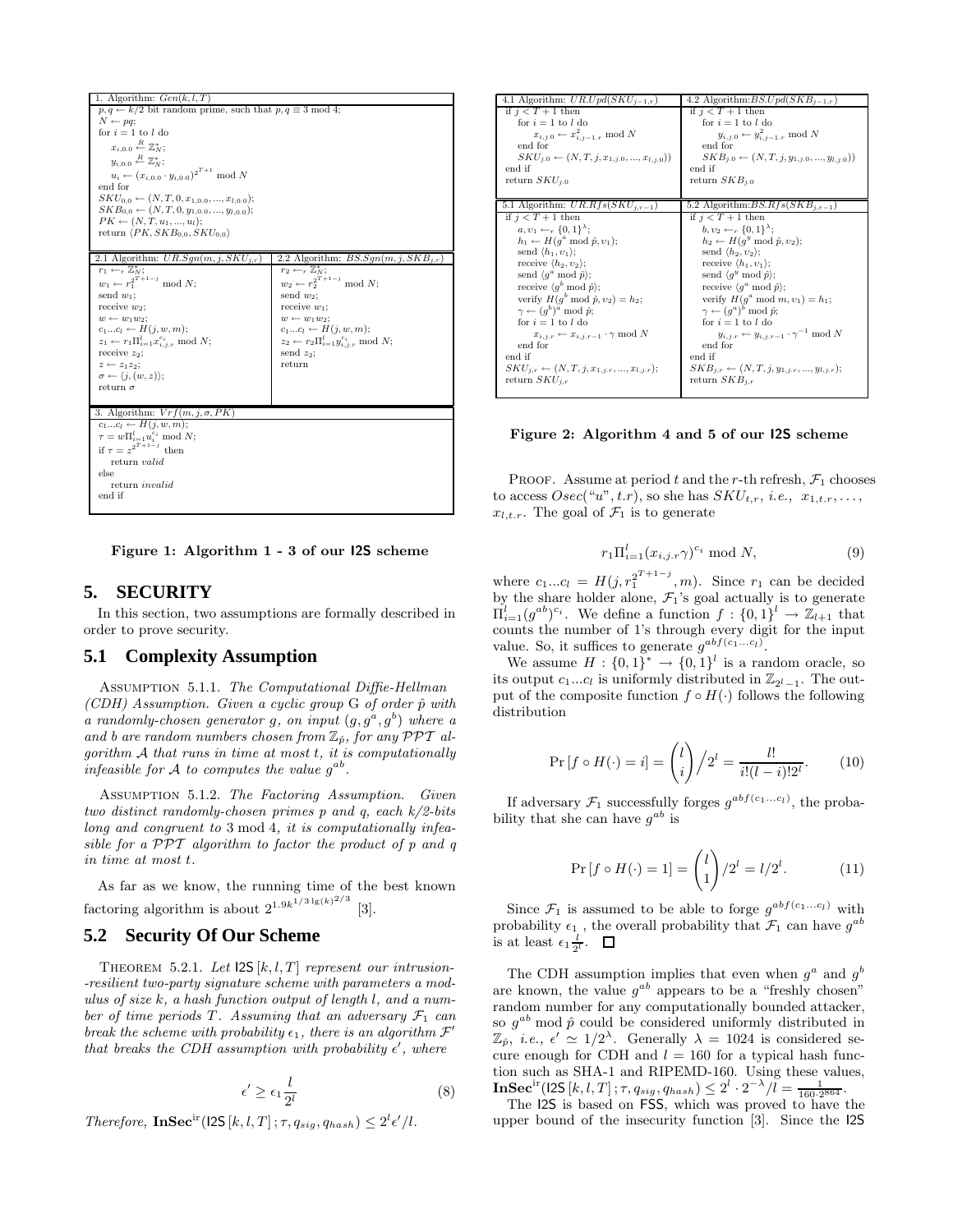uses multiplicative secret sharing, the difference is that the base and the user each has its own hash function. So, the actual total length of the "entire" hash function output is 2·l instead of l. Then for any  $\tau$ , any  $q_{sig}$ , and any  $q_{hash} \geq 1$ , so the insecurity function for I2S is

$$
\mathbf{InSec}^{\text{fs}}(\text{12S}[k, l, T]; \tau, q_{sig}, q_{hash})
$$
  
\n
$$
\leq q_{hash} \cdot T \cdot \left[ 2^{-2l} + \sqrt{4lT \cdot \mathbf{InSec}^{\text{fac}}(k, \tau')} \right]
$$
  
\n
$$
+ \frac{q_{sig} \cdot q_{hash}}{2^{k}}
$$
 (12)

where  $\tau' = 2\tau + O(k^3 + 2k^2 l \lg(T)).$ 

## **6. OTHER BENEFITS AND APPLICATIONS**

Fast Certificate Revocation. Certificate revocation is one of the hardest problems in public key infrastructures (PKI), and consequently one of the major costs. Furthermore there is generally a delay between a certification authority (CA) receiving a revocation request and publishing it through Certificate Revocation Lists (CRL) or an Online Certificate Status Protocol (OCSP). Such a delay could be critical for timesensitive applications. However, in I2S, it suffices to notify a base to cancel its key share. Immediately, signing can no longer be performed, so the user's public key is revoked. A verifier need not validate the signer's certificate by checking a CRL or acquiring an OCSP response.

No Authentication. When signing a document, an I2S user and its base need not authenticate each other, since the correct key share already identifies its holder. Neither does I2S require mutual authentication for key refreshes. It is because any intrusion is assumed to be detectable with minimal delay. If an adversary already obtained one key share, she cannot extend the validity of her share by initiating a refresh with the other party. If she does, there will be three parties to refresh two key shares so that the entire private key is damaged.

Third Party Witness. In I2S, every private key operation requires the aid of a third party. This allows the third party to witness the user's relevant behavior. In some sense it prevents the user from abusing its private key. By providing optional security services, the third party can produce a record of the user's activity. In contrast, existing intrusion resilient signature schemes are all aimed at outside attackers compromising a user's private key. Users control their own private keys, computing new keys and deleting old keys. If a user is malicious, she can forge his old or future signature and leak her private key in order to repudiate a previously signed document. Similar situations could happen in other cryptographic algorithms where the user holds the entire private key.

Applications. The motivation of I2S is to provide forward and backward security simultaneously for private keys. However, the applications of I2S go beyond this. For example, its fixed public key and fast revocation implies that I2S could be used for Short-Lived Certificates (SLC). Existing approaches to SLCs involve traditional pair-wise keys; this requires issuing numerous ephemeral public keys, which carries a high cost. I2S has the potential to reduce these costs and make SLCs more practical [21]. As another example, I2S could be used for threshold role-based trust management. Assume a certain type of document becomes valid only after it is signed by both role A and role B. If the user of role B resigns or is removed and there is a new user to replace him, the new

user just holds the refreshed share and no more changes are needed for the system. The key share of the removed user automatically becomes invalid while the public key remains the same, and this change of personnel could be transparent to verifiers.

# **7. CONCLUSION AND FUTURE WORK**

In a real-world assistive environment, security depends on how the private key is stored and how its usage is authenticated. I2S protects private keys and mitigates the damage of key exposure. It uses random number negotiation to refresh the two key shares, which provides advantages relative to existing approaches. In this way, the exposure of a user's key share cannot break the cryptosystem and the compromised key share will become invalid instantly after the next refresh. In order to mount a successful attack, an attacker must break both parties simultaneously—thus it offers both forward security and intrusion resilience. I2S also provides fast revocation that existing schemes do not provide.

Since I2S requires additional work to refresh the key shares, and the private key operation needs another party's cooperation, one area of future work is to adopt an appropriate portable secure chip to store the other key share. The benefit that I2S brings is that users do not need to worry about the loss or compromise of the chip because it stores only a key share tha cannot work independently. Another area is migrating I2S to other forward secure signature schemes.

#### **Acknowledgments**

The authors would like to thank the anonymous reviewers for their valuable comments and suggestions. This work is supported in part by the National Science Foundation under award numbers CT-ISG 0716261 and CT-CND-0716827. Any opinions, findings, and conclusions or recommendations expressed in this publication are those of the author(s) and do not necessarily reflect the views of the National Science Foundation.

## **8. REFERENCES**

- [1] Michel Abdalla, Sara K. Miner, and Chanathip Namprempre. Forward-secure threshold signature schemes. In CT-RSA 2001: Proceedings of the 2001 Conference on Topics in Cryptology, pages 441–456, London, UK, 2001. Springer-Verlag.
- [2] Michel Abdalla and Leonid Reyzin. A New Forward-Secure Digital Signature Scheme. In Advances in Cryptology-ASIACRYPT'00, pages 116–129, 2000.
- [3] Mihir Bellare and Sara K. Miner. A Forward-Secure Digital Signature Scheme. In Proc. of Advances in Cryptology - CRYPTO '99, 19th Annual International Cryptology Conference, pages 431–448, 1999.
- [4] Mihir Bellare and Bennet Yee. Forward-security in private-key cryptography. In Proc. of Topics in Cryptology - CT-RSA 2003, The Cryptographers' Track at the RSA Conference 2003, pages 1–18, 2003.
- [5] Yigael Berger, Avishai Wool, and Arie Yeredor. Dictionary attacks using keyboard acoustic emanations. In CCS '06: Proceedings of the 13th ACM conference on Computer and communications security, pages 245–254, New York, NY, USA, 2006. ACM Press.